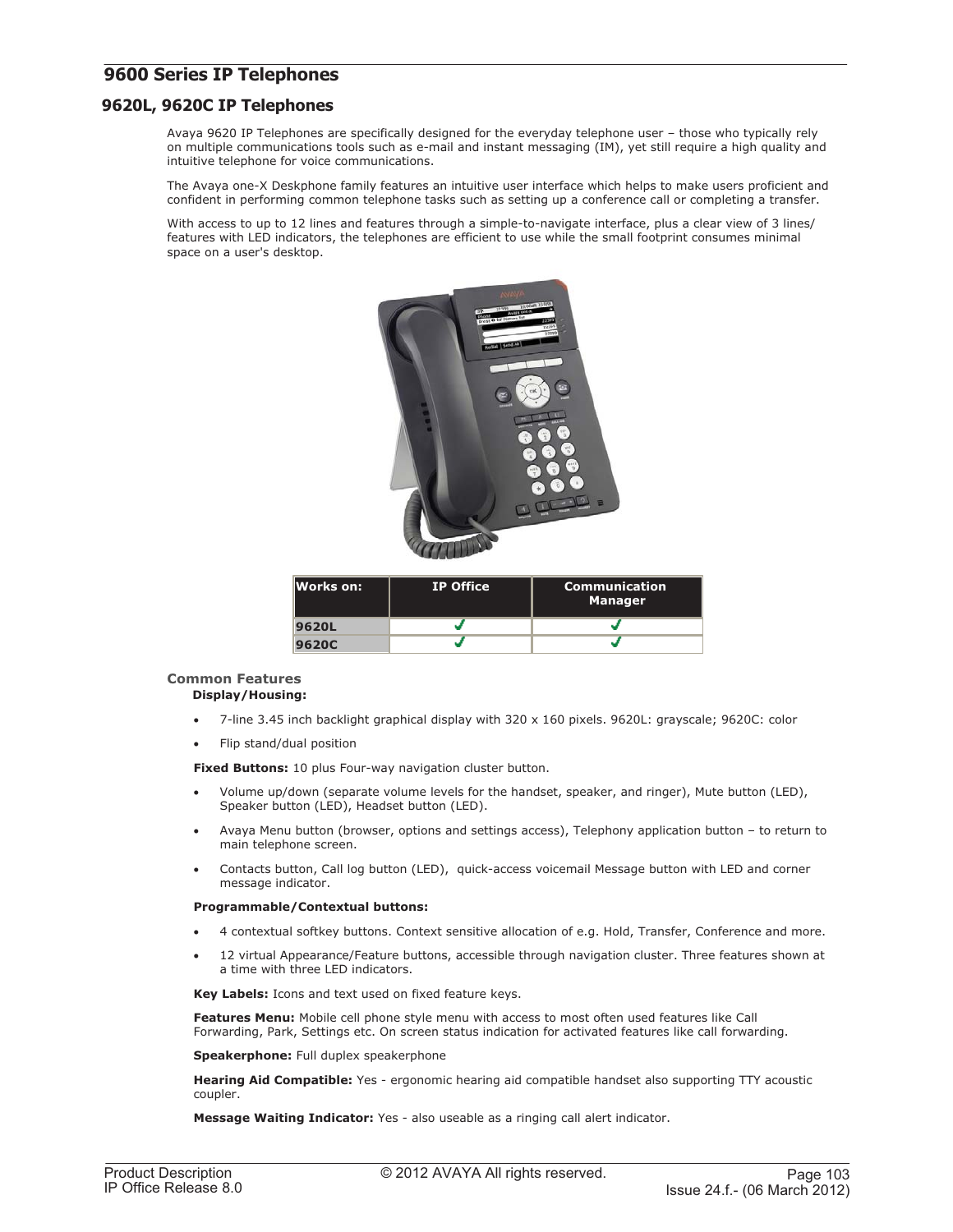### **Personalized Ring Patterns:** Yes - 8.

### **Headset Socket:** Yes.

### **Embedded Applications:**

- Centralized call log and contact application, fully transparent between 9600 telephones, 1408/1416/1608/1616 telephones and Avaya one-X™ Portal for IP Office.
- Contacts application (up to 100 entries) and Call Log (Missed, Incoming, Outgoing, up to 30 calls). Please note that the Voice-dial feature of the 9600 telephones on Communication Manager is not available on IP Office.
- Access to company directory and Visual Voice applications on IP Office.

**External Applications:** WML Application Interface

### **Upgradeable Firmware:** Yes.

### **Expansion:**

- **Adapter interface:** 9620L none, 9620C, one expansion module interface for e.g. Gigabit Ethernet adapter.
- **USB adapter:** 9620L none, 9620C: yes

### **Color:** Black.

**Mounting:** Desk or wall mountable with optional wall mount adapter.

**Supports the following languages:** English, French, Spanish, German, Italian, Dutch, Portuguese and Russian (English and 4 of the other languages at once in the phone).

Note: While it may be possible to download other languages onto the phone, this will not be applicable to any data sent by IP Office. If you switch the language to any other not listed above, the display will show a mixture of the new language and the user's default language on IP Office.

### **Requirements for IP Interface**

**Power Supply:** IEEE 802.3af Power over Ethernet (PoE) or optional wall plug local power supply. 9620L: PoE Class 1, 9620C PoE Class 2

**Codecs/audio:** G.711, G.729a/b, G.726, Dynamic Jitter buffer, Echo Cancellation, Comfort Noise, Automatic Gain Control. Ready for future support of G.722 wideband codec.

**QoS Options:** UDP Port Selection, DiffServ and 802.1p/q (VLAN).

**SNMP Support:** Yes.

**IP Address Assignment:** Static or dynamic IP address assignment.

**Ethernet Ports:** Ethernet (10/100) line interface with a secondary 10/100 port for co-located laptop or PC with VLAN separation.

**Support of optional Gigabit Ethernet Adapter:** 9620L: external. 9620C integrated adapter using adapter interface.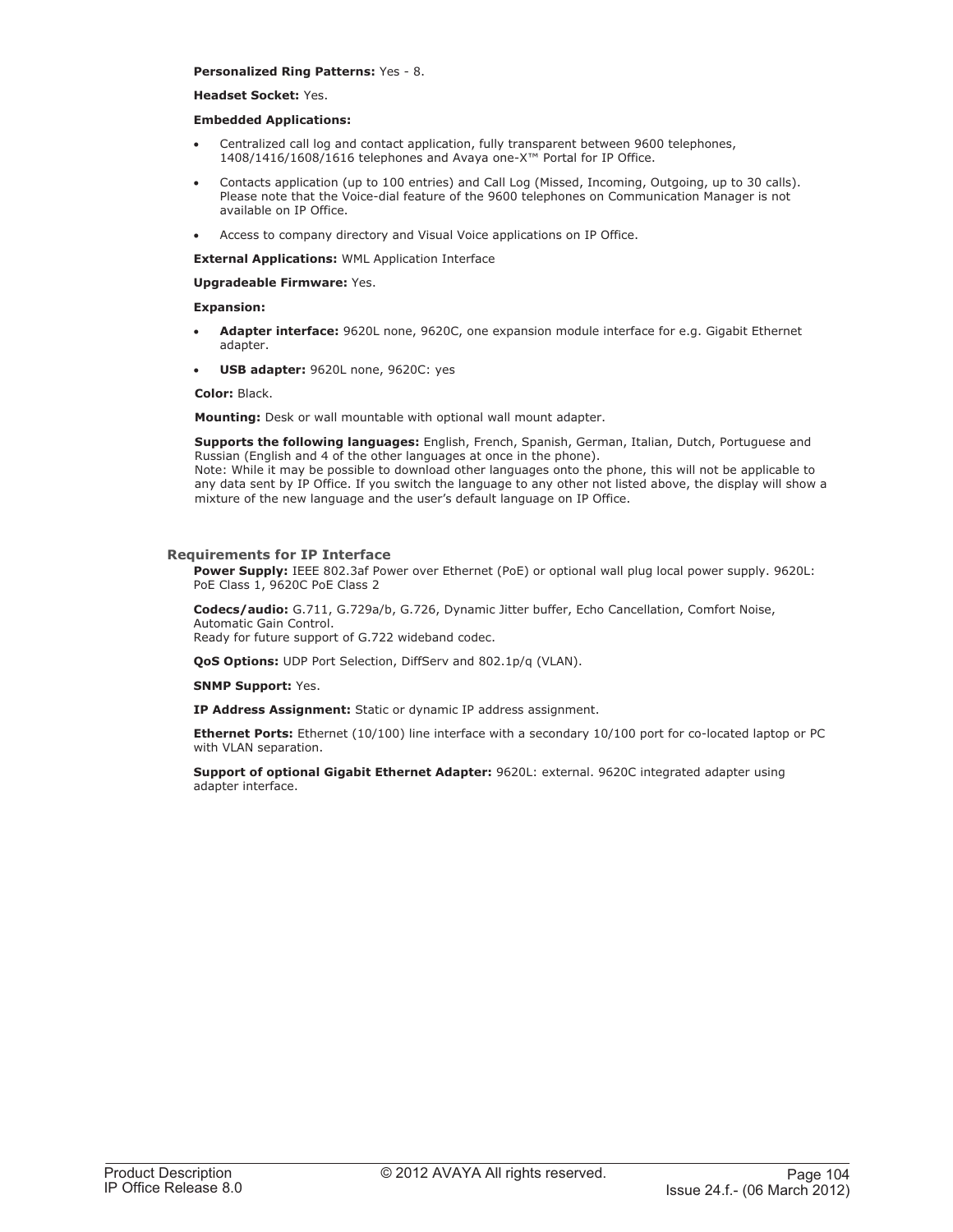## **9630, 9640, 9640G Telephones**

Smart, sleek, stylish and highly functional, the Avaya 9640 IP Telephone is designed for the Essential user, those for whom the telephone is essential in order to perform their jobs. Workers who conduct much of their business on the phone — moving from one call to the next. The Avaya 9630/9640 delivers advanced communications capabilities — high definition audio, a brilliant high resolution pixel based color display on the 9640, an integrated WML application interface, one-touch access to Avaya IP Office mobility or forwarding features — in a solution designed for those who are absolutely dependent on voice communications for their business operations.

With built in Gigabit Ethernet on the 9630G and 9640G, these telephones are also perfectly suited for customers with very high requirements for data network performance.



| lWorks on: | <b>IP Office</b> | <b>Communication</b><br><b>Manager</b> |
|------------|------------------|----------------------------------------|
| 9630G      |                  |                                        |
| 9640       |                  |                                        |
| 9640G      |                  |                                        |

# **Common Features**

## **Display/Housing:**

- 9-line 3.8 inch backlight graphical display with 320 x 240 pixels. 9650: grayscale; 9650C: color
- Flip stand/dual position

**Fixed Buttons:** 11 plus Four-way navigation cluster button.

- Volume up/down (separate volume levels for the handset, speaker, and ringer), Mute button (LED), Speaker button (LED), Headset button (LED).
- Avaya Menu button (browser, options and settings access), Telephony application button to return to main telephone screen. Call Forward shortcut button
- Contacts button, Call log button (LED), quick-access voicemail Message button with LED and corner message indicator.

## **Programmable/Contextual buttons:** 10.

- 4 contextual softkey buttons. Context sensitive allocation of e.g. Hold, Transfer, Conference and more.
- 6 self-labeled Appearance/Feature buttons with LED for access to 24 administered Appearances/ Features at the side of the display.

**Key Labels:** Icons and text used on fixed feature keys.

**Features Menu:** Mobile cell phone style menu with access to most often used features like Call Forwarding, Park, Settings etc. On screen status indication for activated features like call forwarding.

**Speakerphone:** Full duplex speakerphone

**Hearing Aid Compatible:** Yes - ergonomic hearing aid compatible handset also supporting TTY acoustic coupler.

**Message Waiting Indicator:** Yes - also useable as a ringing call alert indicator.

**Personalized Ring Patterns:** Yes - 8.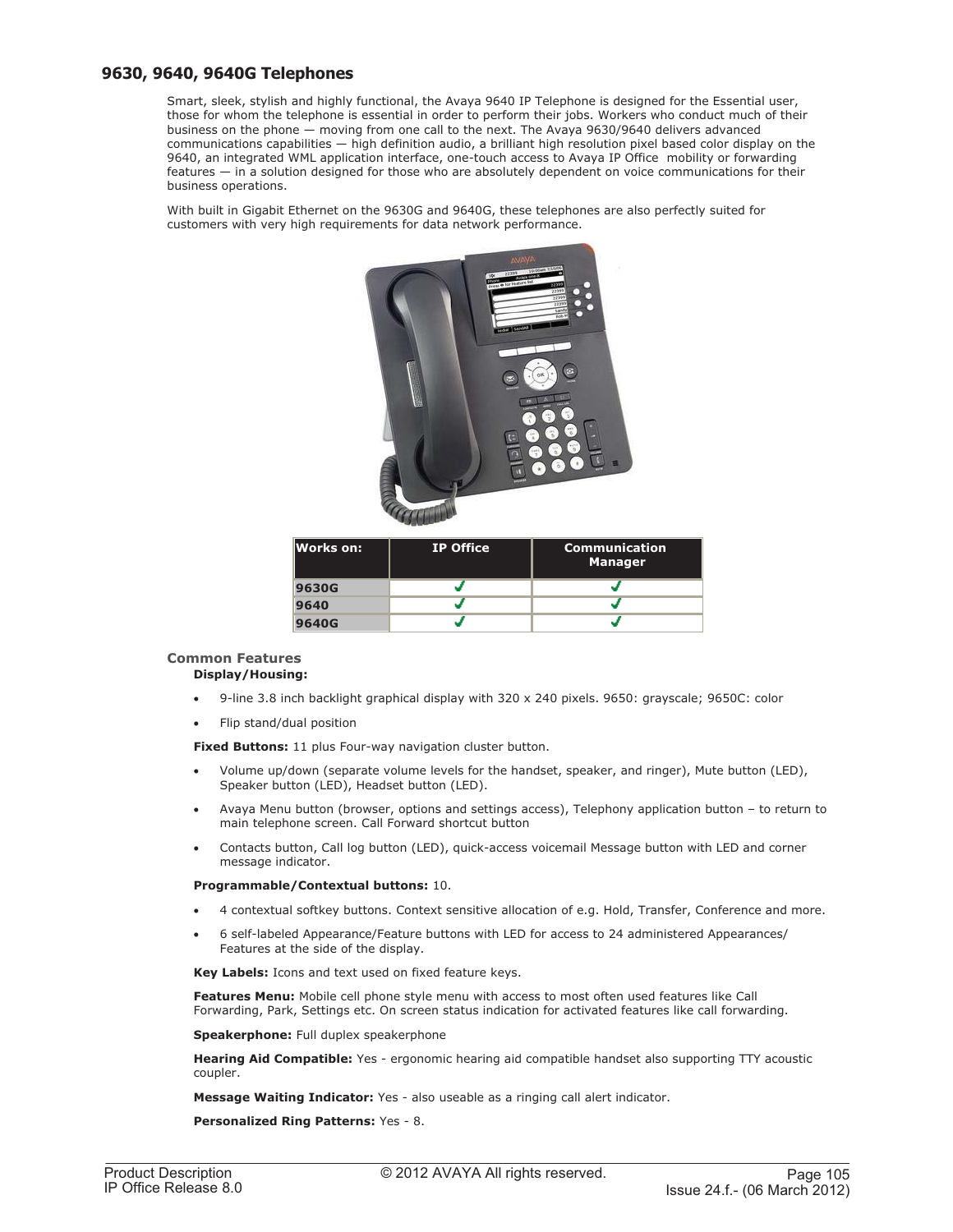### **Headset Socket:** Yes.

### **Embedded Applications:**

- Centralized call log and contact application, fully transparent between 9600 telephones, 1408/1416/1608/1616 telephones and Avaya one-X™ Portal for IP Office.
- Contacts application (up to 100 entries) and Call Log (Missed, Incoming, Outgoing, up to 30 calls). Please note that the Voice-dial feature of the 9600 telephones on Communication is not available on IP Office.
- Access to company directory and Visual Voice applications on IP Office.

**External Applications:** WML Application Interface

### **Upgradeable Firmware:** Yes.

### **Expansion:**

- 2 Adapter interface:
- USB 1.1 adapter
- SBM24 Module interface for up to  $3 \times$  SBM 32-button expansion modules (Note: If more than one button module is used, Power Class of phone needs to be switched to Power Class 3)

### **Color:** Black.

**Mounting:** Desk or wall mountable with optional wall mount adapter.

**Supports the following languages:** English, French, Spanish, German, Italian, Dutch, Portuguese and Russian (English and 4 of the other languages at once in the phone). Note: While it may be possible to download other languages onto the phone, this will not be applicable to any data sent by IP Office. If you switch the language to any not listed above, the display will show a mixed of the new language and the user's default language on IP Office.

## **Requirements for IP interface**

Power Supply: IEEE 802.3af Power over Ethernet (PoE) or optional local power supply: Power Class 2 for all models including GiG-E versions.

**Codecs/audio:** G.711, G.729a/b, G.726, Dynamic Jitter buffer, Echo Cancellation, Comfort Noise, Automatic Gain Control. Ready for future support of G.722 wideband codec.

**QoS Options:** UDP Port Selection, DiffServ and 802.1p/q (VLAN).

### **SNMP Support:** Yes.

**IP Address Assignment:** Static or dynamic IP address assignment.

### **Ethernet Ports:**

- 9640: Ethernet (10/100) line interface with a secondary 10/100 port for co-located laptop or PC with VLAN separation.
- 9630G/9640G: Gigabit Ethernet (10/100/1000) line interface with a secondary 10/100/1000 port for co-located laptop or PC with VLAN separation.
- Support of optional integrated Gigabit Ethernet adapter using adapter interface.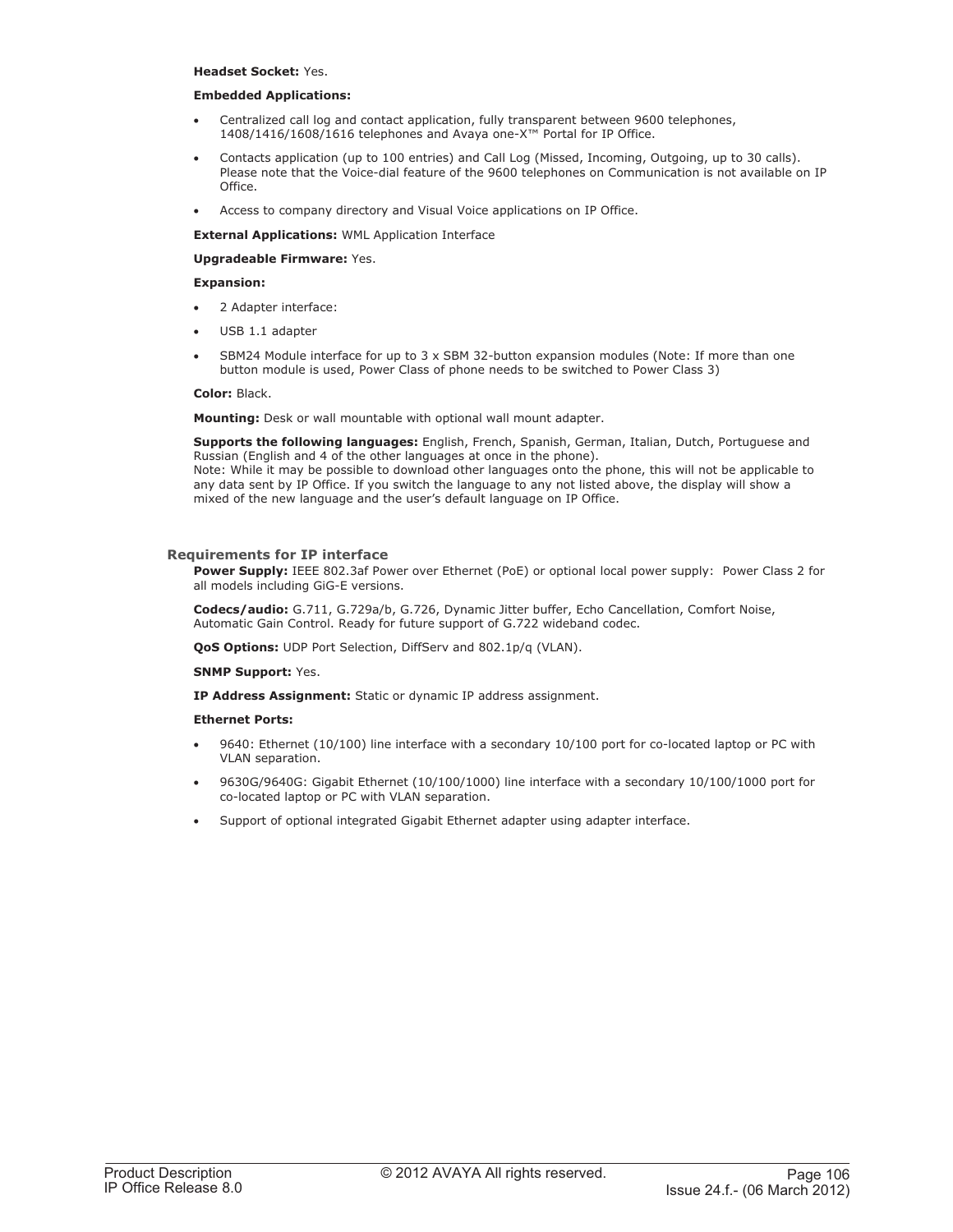## **9650, 9650C IP Telephones**

Smart, sleek, stylish and highly functional, the Avaya 9650 IP Telephone is designed for the Essential and Navigator user profiles who need one touch access to features and bridged appearances of team/Partner buttons. Building receptionists, executive admin staff are examples of Navigator users who answer incoming calls, transfer customers to other extensions and monitor several bridged appearances throughout the day. This is the ideal solution for receptionists, executive assistants, Contact Center Agents as well as Knowledge workers that need quick access to partner and team features.



## **Common Features**

## **Display/Housing:**

- 9-line 3.8 inch backlight graphical display with 320 x 240 pixels. 9650: grayscale; 9650C: color
- Flip stand/dual position

**Fixed Buttons:** 10 plus Four-way navigation cluster button.

- Volume up/down (separate volume levels for the handset, speaker, and ringer), Mute button (LED), Speaker button (LED), Headset button (LED).
- Avaya Menu button (browser, options and settings access), Telephony application button to return to main telephone screen.
- Contacts button, Call log button (LED), quick-access voicemail Message button with LED and corner message indicator.

### **Programmable/Contextual buttons:** 15.

- Four contextual softkey buttons. Context sensitive allocation of e.g. Hold, Transfer, Conference and more.
- 3 self-labeled Appearance/Feature buttons with LED for access to 24 administered Appearances/ Features at the side of the display.
- 8 Additional self-labeled Appearance/Feature buttons with LED with direct access to 2 x 8 Appearances/Features.

**Key Labels:** Icons and text used on fixed feature keys.

**Features Menu:** Mobile cell phone style menu with access to most often used features like Call Forwarding, Park, Settings etc. On screen status indication for activated features like call forwarding.

**Speakerphone:** Full duplex speakerphone

**Hearing Aid Compatible:** Yes - ergonomic hearing aid compatible handset also supporting TTY acoustic coupler.

**Message Waiting Indicator:** Yes - also useable as a ringing call alert indicator.

### **Personalized Ring Patterns:** Yes - 8.

**Headset Socket:** Yes.

### **Embedded Applications:**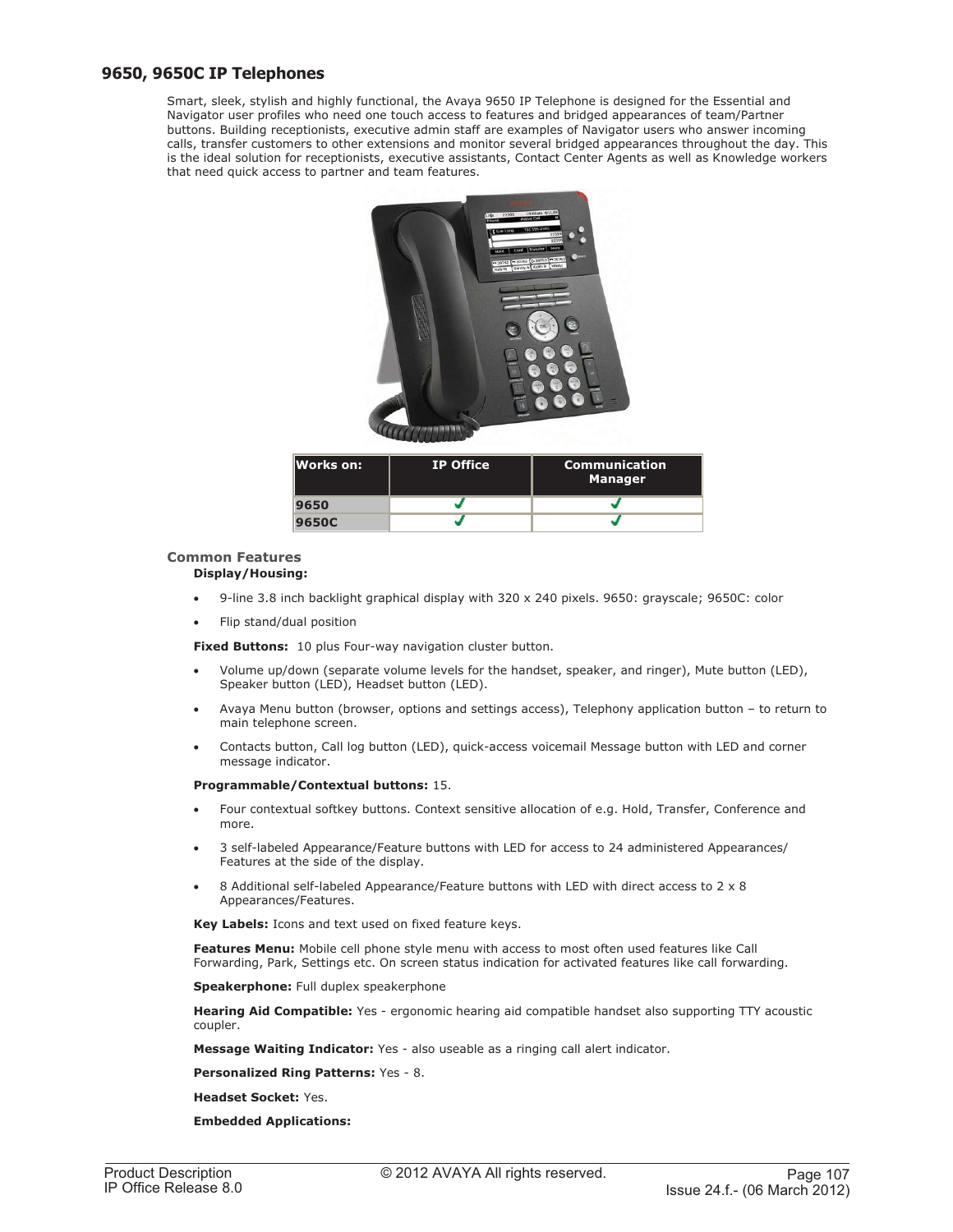- Centralized call log and contact application, fully transparent between 9600 telephones, 1408/1416/1608/1616 telephones and Avaya one-X™ Portal for IP Office.
- Contacts application (up to 100 entries) and Call Log (Missed, Incoming, Outgoing, up to 30 calls). Please note that the Voice-dial feature of the 9600 telephones on Communication is not available on IP Office.
- Access to company directory and Visual Voice applications on IP Office.

**External Applications:** WML Application Interface

**Upgradeable Firmware:** Yes.

### **Expansion:**

- 2 Adapter interface:
- USB 1.1 adapter
- SBM24 Module interface for up to  $3 \times$  SBM 32-button expansion modules (Note: If more than one button module is used, Power Class of phone needs to be switched to Power Class 3)

### **Color:** Black.

**Mounting:** Desk or wall mountable with optional wall mount adapter.

**Supports the following languages:** English, French, Spanish, German, Italian, Dutch, Portuguese and Russian (English and 4 of the other languages at once in the phone).

Note: While it may be possible to download other languages onto the phone, this will not be applicable to any data sent by IP Office. If you switch the language to any not listed above, the display will show a mixture of the new language and the user's default language on IP Office.

## **Requirements for IP interface**

**Power Supply:** IEEE 802.3af Power over Ethernet (PoE) or optional local power supply: Power Class 2

**Codecs/audio:** G.711, G.729a/b, G.726, Dynamic Jitter buffer, Echo Cancellation, Comfort Noise, Automatic Gain Control. Ready for future support of G.722 wideband codec.

**QoS Options:** UDP Port Selection, DiffServ and 802.1p/q (VLAN).

**SNMP Support:** Yes.

**IP Address Assignment:** Static or dynamic IP address assignment.

**Ethernet Ports:** Ethernet (10/100) line interface with a secondary 10/100 port for co-located laptop or PC with VLAN separation.

• Support of optional integrated Gigabit Ethernet adapter using adapter interface.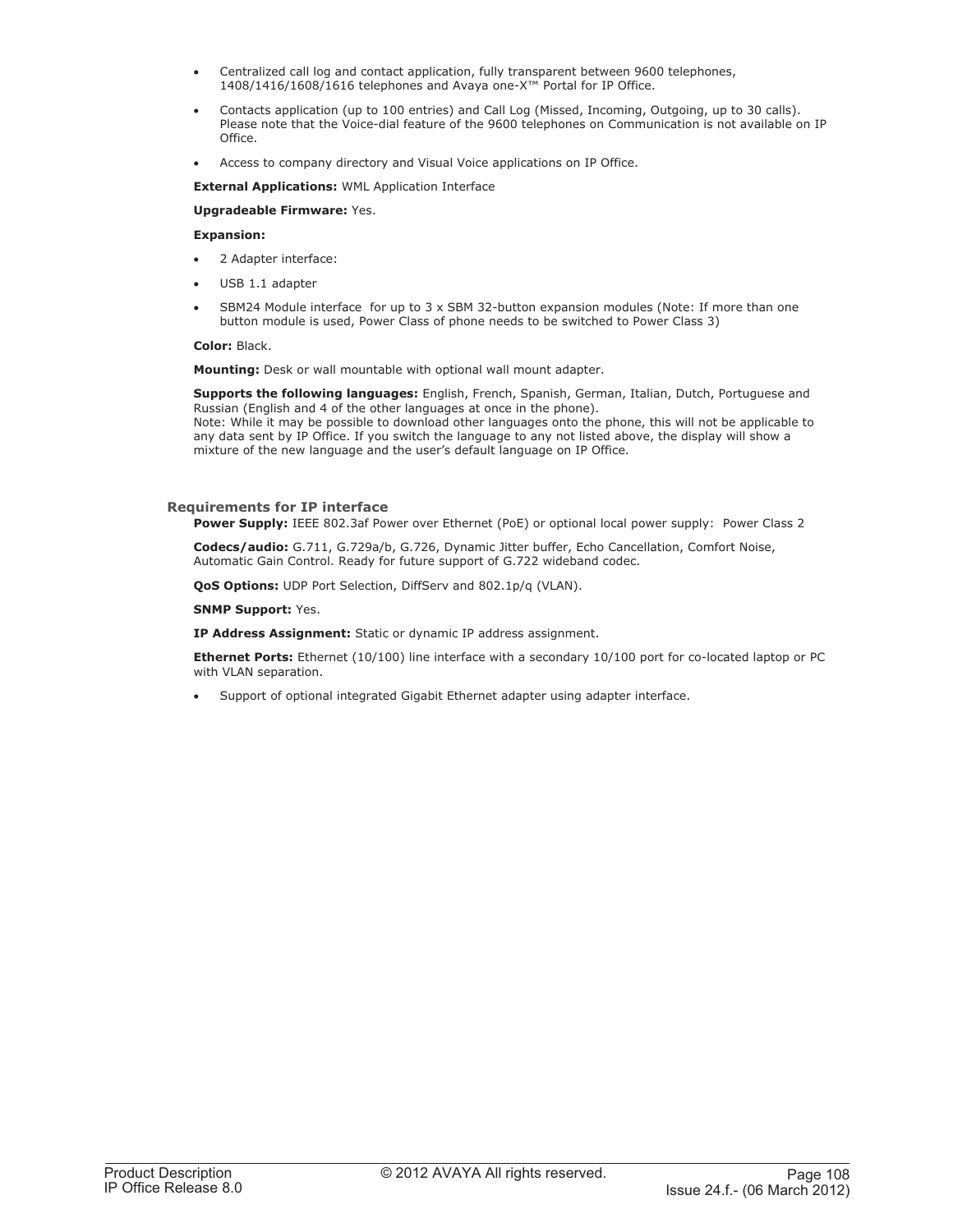# **SBM24 Adapter Module**

The SBM24 Expansion Module is an optional device that extends the number of call appearances and Feature buttons available on the telephone. The SBM24 Expansion Module is supported on the 9630, 9640 & 9650 IP telephones and provides 24 additional programmable buttons - to be configured as call appearances, bridged appearances, or feature keys. A maximum of three SBM24 modules are supported on a single phone.



- 24 programmable call appearance/feature keys.
- Two backlight LCD screens for button labels. Buttons automatically labeled from the system (no paper labels).
- Connects directly to the associated phone.
- No separate power supply needed. However, using more than one button module changes the power class of the phone to Class 3.

The total number of SBM24 button modules supported on one IP Office system is 42, subject to the total system limits.

A Button Module adapter (Ferrite adapter), is required when SBM24 button expansion module is used with the 9630G or 9640G IP telephones.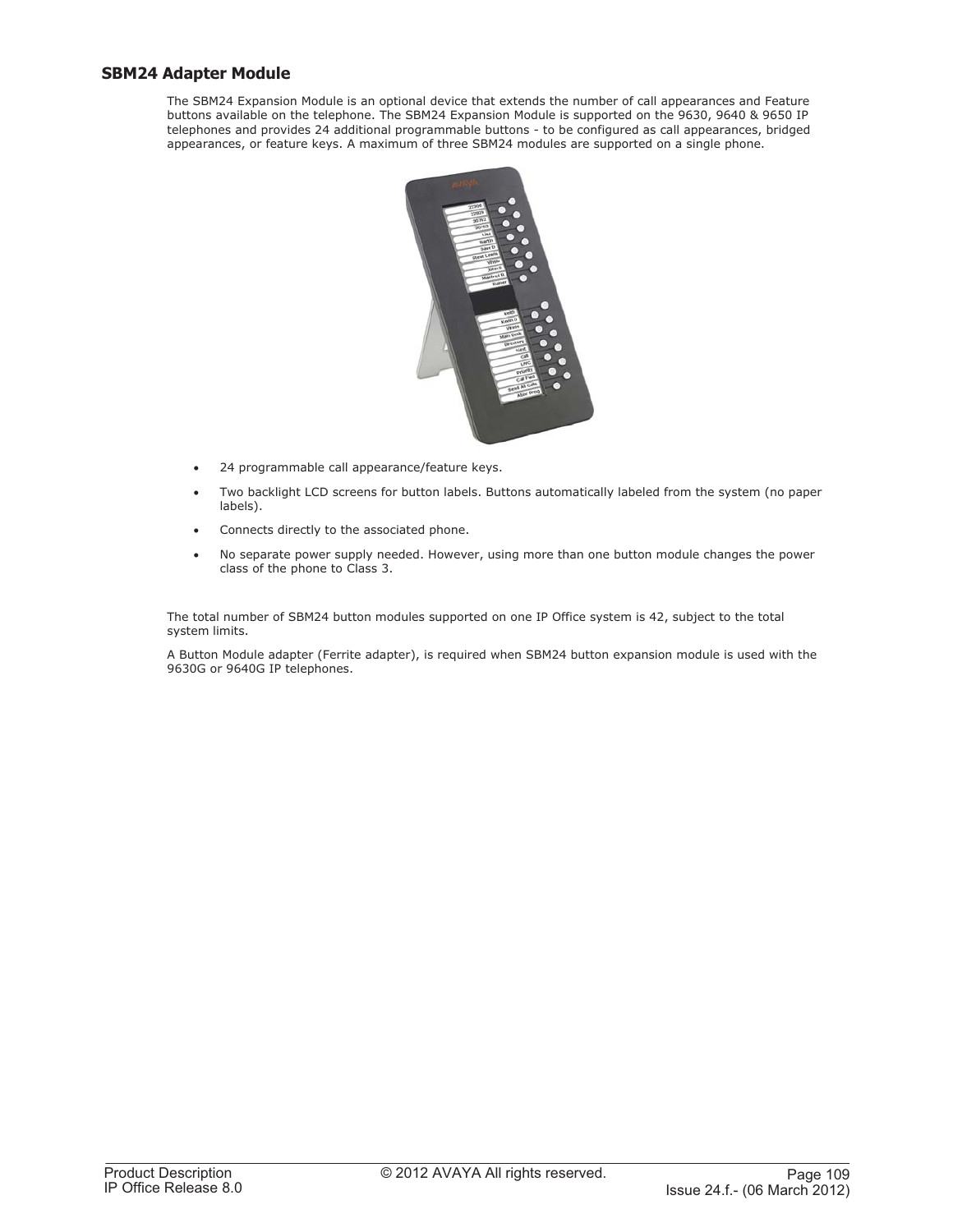# **96x1 Series IP Telephones**

The 96x1 Series IP Telephones are not recommended for deployment (9608, 9621G, 9641G) or supported (9611G) on the IP Office Release 8.0. The 96x1 IP Telephones will be re-launched with the next IP Office release after Release 8.0.

## **9608 IP Telephones**

This button-orientated models provides a more traditional user experience with dual color buttons on either side of the graphical display. These are ideal for customers who are migrating from a traditional digital environment and desire to move to IP with minimal change. As well as targeting more traditional users, the 9608 is suited for Everyday users who use voice as an element within their business communications but are not considered power users.

The 9608 model has 8 buttons around the display with 4 on the left and 4 on the right. Users can select to display information in a single column with four rows or in two columns with four rows each, depending on their needs. In two-column mode, approximately thirteen characters can be displayed on a line in each column. The exact number depends on the language and the characters because the font includes variable width characters.

Avaya continues to focus on low power and this model is Power over Ethernet Class 1 (802.3af). The 9608 retains the industrial design of the other 9600 Series models. Please note that the power requirement and PoE class of the sets varies based on the configuration of connected interfaces such as button modules.

The 9608 telephone is ready for future support of Wideband Audio on IP Office, giving a future proof investment path. Both models include full duplex hands-free support with a speaker and microphone.

The 9608 includes support for a new 2 x 12 button module on which features, speed dials, bridged or individual call appearances can be programmed. A maximum of 3 button modules can be connected.

Each model also includes one touch access to key applications including Contacts, History and Home. One touch access to these core applications simplifies the user experience and eliminates the need to navigate through menus to get to the most commonly used features.

On top of that, when connected to IP Office these telephones will offer access to advanced IP Office features like Visual Voice, IP Office Feature menu or centralized storage for call log, system directory and personal directory. With that they offer full support of the hot-desking capabilities of IP Office.

The 9608 has a monochrome display and supports a dual position stand at approximately 40° or 60°. The display is fixed and is not adjustable like other 9600 Series IP Deskphones. The 9608 does not support removable faceplates.



## **Product Overview:**

|                                        | 9608              |
|----------------------------------------|-------------------|
| <b>Buttons</b>                         | 8                 |
| <b>Administrable buttons (3 pages)</b> | 24                |
| Color                                  | No                |
| Display (fixed)                        | 3.8 inch / 9.7 cm |
| <b>Softkeys</b>                        | $\overline{4}$    |
| <b>Dual Position Stand</b>             | Yes               |
| <b>Integrated Switch</b>               | 10/100            |
| <b>USB Interface</b>                   | No                |
| <b>Wideband Capability</b>             | Handset, headset  |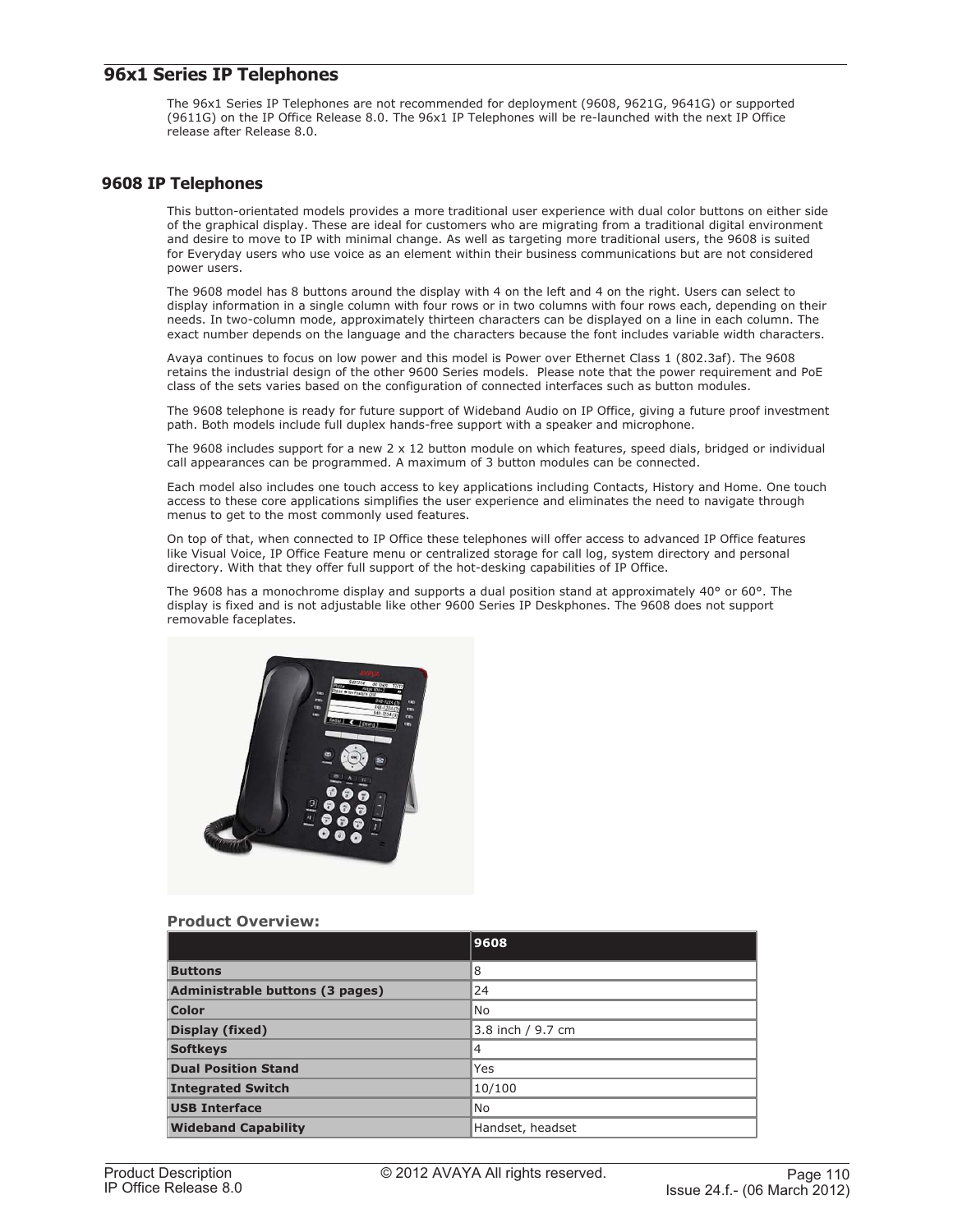| <b>Speaker</b>                                            | Yes                                     |
|-----------------------------------------------------------|-----------------------------------------|
| <b>PoE Class (base level)</b>                             |                                         |
| <b>Applications Buttons</b>                               | Contacts, Home, History, Message, Phone |
| <b>Other Keys</b>                                         | Volume, Mute, Headset, Speaker          |
| <b>5 Way Navigation Cluster</b>                           | Yes                                     |
| <b>Customizable Faceplate</b>                             | No                                      |
| <b>Maximum Button Modules</b><br>$(2 \times 12)$ buttons) | 3                                       |

## **Features**

**Display:** Monochrome display - 3.2 inches x 2.2 inches (8.2 cm x 5.5 cm) **Fixed Feature Buttons:** 10 plus Four-way navigation cluster button.

- $\circ$  Volume up/down (separate volume levels for the handset, speaker, and ringer), Mute button (LED), Speaker button (LED), Headset button (LED).
- $\circ$  Avaya Menu button (browser, options and settings access), Telephony application button to return to main telephone screen.
- o Contacts button, history (Call log) button (LED), quick-access voicemail Message button with LED and corner message indicator.

### **Programmable /Contextual buttons:**

- $\circ$  24 in 3 switchable display pages of 8 matching the 8 physical display buttons. All 8 buttons with Dual LED indicator
- $\circ$  4 contextual softkey buttons. Context sensitive allocation of e.g. Hold, Transfer, Conference and more.

**Key Labels:** Icons and text used on fixed feature keys.

**Speakerphone:** Full duplex speakerphone.

**Hearing Aid Compatible:** Yes.

**Message Waiting Indicator:** Yes - can also be used as a ringing call alert indicator.

**Personalized Ring Patterns**: Three distinct ringtone styles. These include Classic, Alternate and Rich. The Classic and Alternate versions provide more legacy sounding ring tones. The Rich ringtones are more elaborate and nontraditional.

**Headset Socket:** Yes. Bluetooth and DECT headset support (with adapter)

### **Embedded Applications:**

- $\circ$  Centralized call log and contact application, fully transparent between 9600 telephones, 1408/1416/1608/1616 telephones and Avaya one-X™ Portal for IP Office.
- Contacts application (up to 100 entries) and Call Log (Missed, Incoming, Outgoing, up to 30 calls). Please note that the Voice-dial feature of the 9600 telephones on Communication is not available on IP Office.
- Access to company directory and Visual Voice applications on IP Office.

### **Upgradeable Firmware:** Yes.

**Expansion:**. Support of up to 3 x BM12 button (2 x 12 buttons per module, total of max. 64 available buttons)

**Color:** Gray

**Mounting:** Desk or wall mountable.

**Adjustable Desk Stand:** Yes two-position stand, approx 40° and 60°angle

## **IP-Details**

**Power Supply:** IEEE 802.3af Power over Ethernet (PoE) or individual power supply unit

**Power Class:** PoE Class (IEEE 802.3af) registers as class 1 device

**Codecs:** G.711, G.729a/b. ready for G.

## **Supported Standards including Quality of Service:**

o TCP/UDP/RTP/RTCP